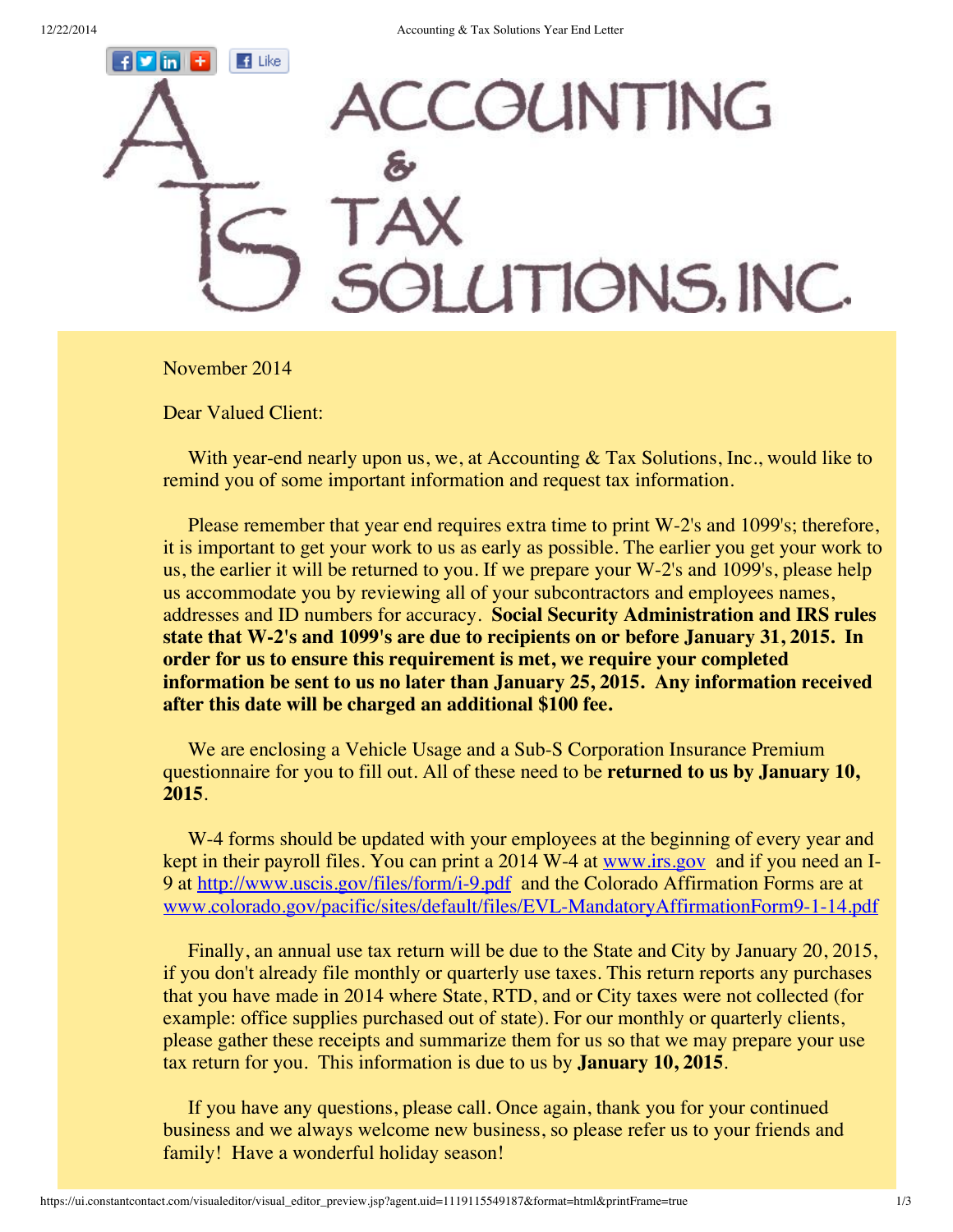With Regards,

*John, Briana, Patti, Lois, Gary, Jeanne, Dory & Chantel*

## **\*\*\*\*\*\*\*\*\*\*\*\*\*\*\*\*\*\*\*\*\*\*\*\*\*\*\*\*\*\*\*\*\*\*\*\*\*\*\*\*\*\*\*\*\*\*\*\*\*\*\*\*\*\*\*\*\*\*\*\*\*\*\*\*\*\*\*\*\*\*\*\*\*** VEHICLE USAGE

If you have a company owned vehicle, the IRS requires that you include in you personal income the cost of the personal use of the vehicle. The same applies to any employee who drives company owned vehicles. Therefore, we need this information before we can prepare your Corporate & Personal taxes. We need this information by **January 10, 2015**. Please use the following schedules for each vehicle.

| Vehicle $#1$              | Vehicle #2                |
|---------------------------|---------------------------|
| <b>Business Miles</b>     | <b>Business Miles</b>     |
| <b>Personal Miles</b>     | <b>Personal Miles</b>     |
| <b>Total Miles Driven</b> | <b>Total Miles Driven</b> |

## SUB-S CORPORATE INSURANCE

In compliance with the IRS rulings, we must report medical insurance payments that have been made through your corporation for a more that 2 % shareholder on box 1 of the W-2. If you have a payroll service firm process your payroll, you must report these premiums to them with your last payroll of 2014 and before they run your W-2's. If this is not done and your W-2's and quarterly payroll tax returns are completed, they will have to be corrected and additional fees will be charged.

Please list the types of insurance payments you make through your corporation on the following schedule.

| <b>Shareholder's Name</b> | <b>Disability</b>                           | Life      |  |
|---------------------------|---------------------------------------------|-----------|--|
|                           | Insurance                                   | Insurance |  |
|                           | Premium                                     | Premium   |  |
|                           |                                             |           |  |
|                           | $(12 \text{ months})$ $(12 \text{ months})$ |           |  |
|                           |                                             |           |  |
|                           |                                             |           |  |
|                           |                                             |           |  |

Please return this form by **January 10, 2015.**

*We are NOW on Facebook!* **Come take a look and "Like" us! See you on Facebook!**

Contact Us **Phone:** 303-232-8300

## **[Forward](http://ui.constantcontact.com/sa/fwtf.jsp?llr=a6v4u6cab&m=1102654199712&ea=dory@acctaxsolutions.net&a=1119115549187&id=preview) this email**